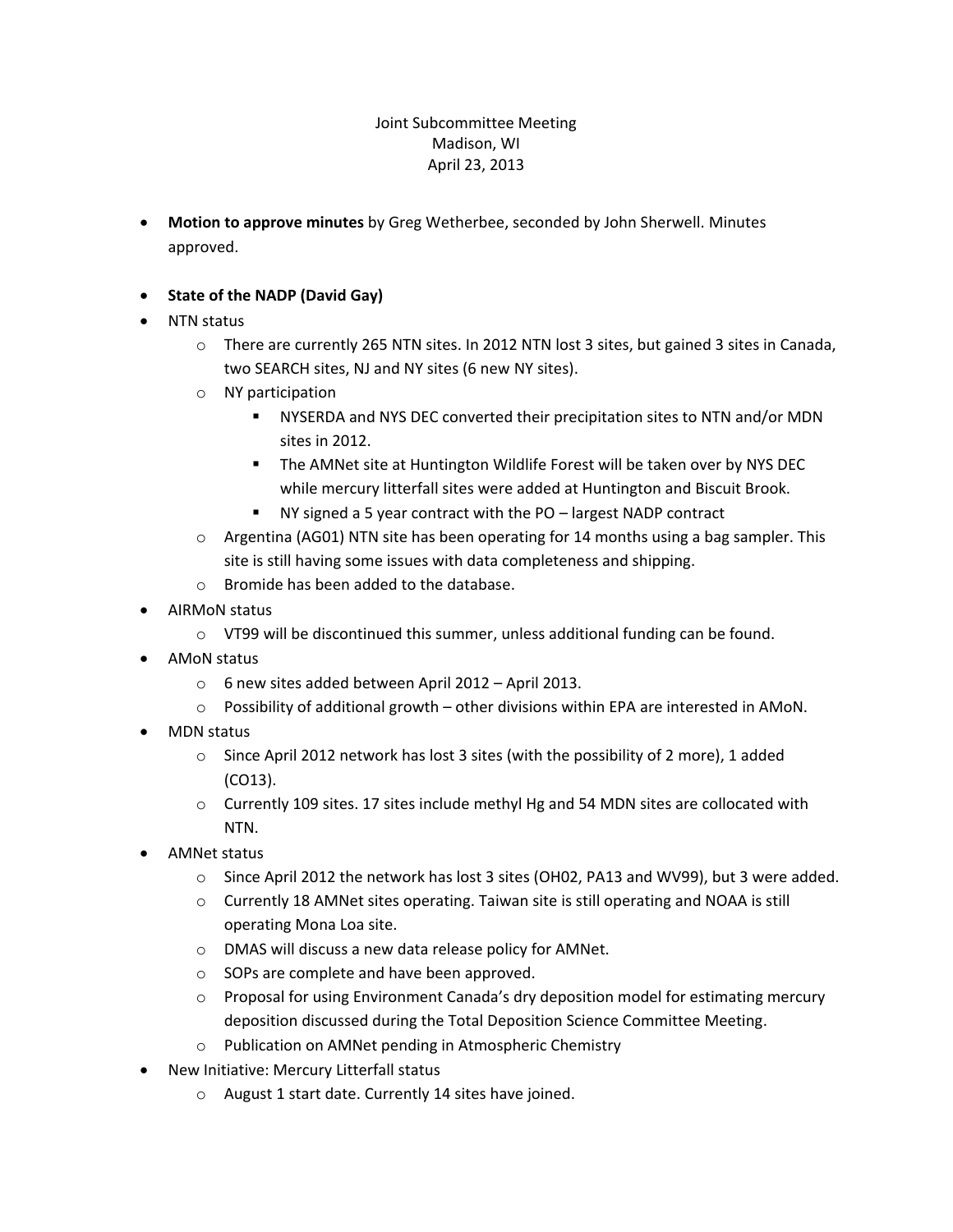- o Analyses have been performed and data will be available soon.
- o SOPs are in place.
- 170 Publications used or mentioned NADP data in 2012
- The collocated sites at IL11 had very different raingage readings during snow event in March, 2013.
- Electronic raingage installations are nearly complete. The network is 80-86% digital. No new upgrades since last fall. Agricultural Research stations have not upgraded.
- New pumps are being set to operators which allow them to empty the raingage without removing the bucket.
- Training has shifted to monthly webinar-based training. The CAL and the HAL alternate months.
	- o David Gay offered to purchase handheld video cameras.
	- $\circ$  CAL and the HAL agreed to generate training videos and have them posted to the PO website.

## **CAL report (Chris Lehmann)**

- New staff/new roles: Brian Kerschner hired for data review, QA and site support; Tracy Dombek is now at RTI; Kim Attig no longer with CAL; Jeff Pribble is performing site support and webinar coordination; Nina Gartman is working as the QA manager; Lee Green is the laboratory supervisor; Hired a new chemist.
- New analytical methods: sulfite by IC; nitrite by colorimetry (FIA); passive samplers for  $NO<sub>2</sub>$  and  $SO<sub>2</sub>$ ; analyzing samples for total nitrogen with John Walker
- New reports and data products include: sample receipt record and electronic field form are submitted to site operator for their review; updated sample coding (proposal to be discussed in NOS); faster data turnaround – 39-60 days for all 3 networks
- NTN issues include power (Appalachian Mountains) and the NCON collector is not performing well with solar power. USGS is continuing to work on the power issues.
- Developing separate method detection limits for NTN and AIRMoN have been established, will do the same for passive ammonia.
- AMoN sampler issues resolved after using updated cleaning procedures which include washing bodies with manufacturer recommended soap solution and storing the cleaned bodies in zippertype storage bags inside the positive pressure laboratory hood.
- NTN and AIRMoN sample archive availability back to 2007 for NTN and 2008 for AIRMoN.
- $\bullet$  Related activities
	- o Carbon deposition project.
	- $\circ$  Intern from Brazil will focus on ammonia deposition and monitoring work. Possibility of adding passive samplers in a grid system to look at spatial variability.
	- o St. Louis study is complete.
	- o British Columbia study at Rio Tinto Alcan. Deployed passive samplers at industrial sites.
	- o Total nitrogen study in progress with collaboration from John Walker.
- **Hal report (Bob Brunette)**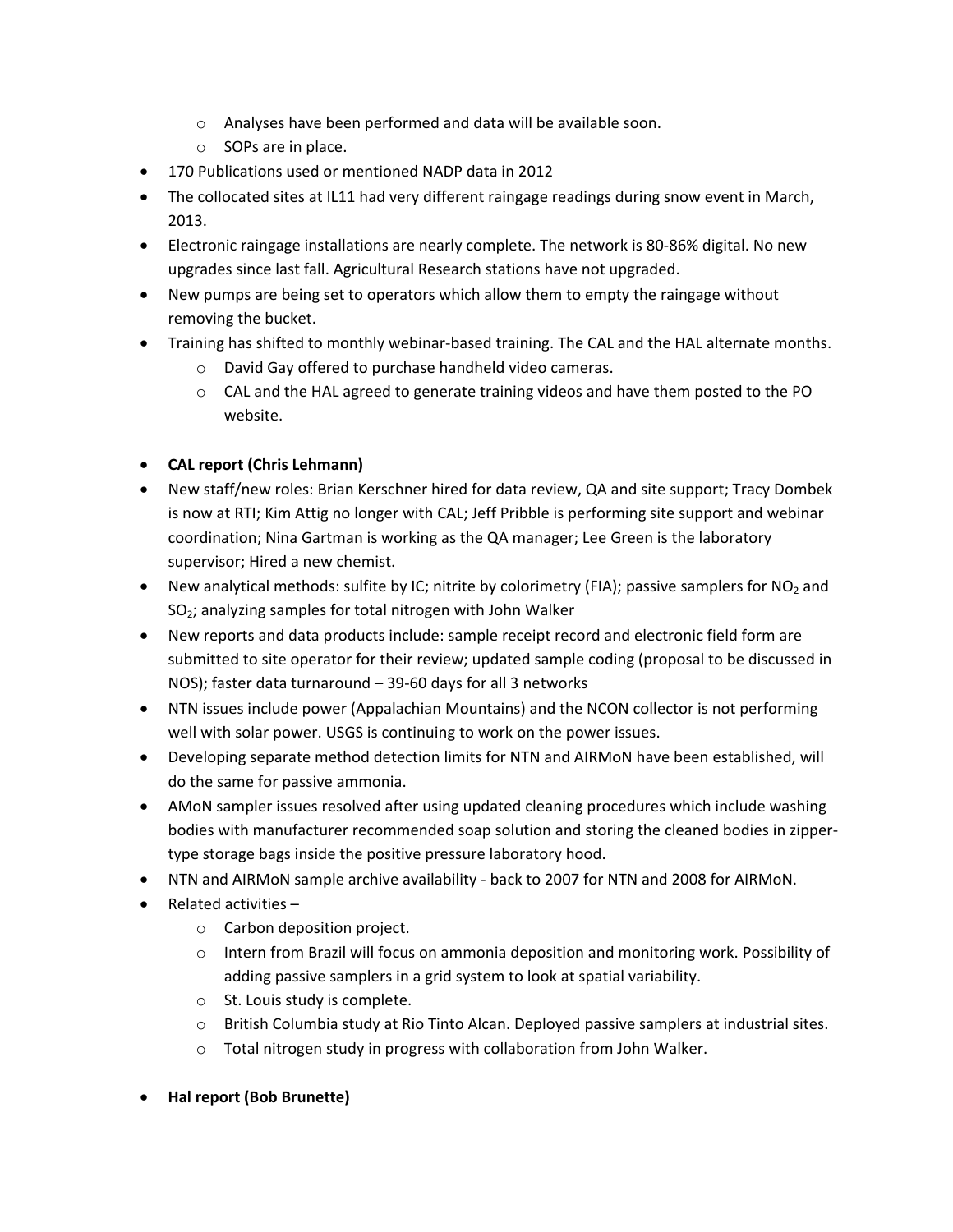- Looking at importance of MDN on assessing Mercury Air Toxics Standards (MATS). MATS has been challenged in court by industry and  $3^{rd}$  parties. Implementation date is set for April 16, 2015 and requires a 90% reduction in Hg emissions by 2015 from EGUs and Portland Cement facilities.
- Reported that the ICMGP meeting will be held in Scotland this year
- MDN has a net zero gain/loss of sites in 2012.
- The HAL is looking for operator for the Alaska site.
- Coastal, high elevation sites are showing high concentrations of Hg in wet deposition due to the use of PRISM precipitation grids. HAL is looking to add sites along the northwest coast to better understand impacts.
- WA03 Makah funding challenges (working with EPA TAMS center).
- Current network includes 61 ACM collectors, 47 NCON collectors, 12 Belfort gages, and 96 digital raingages.
- HAL has hired a new QA manager: David Wunderlich.
- Provided an update on the deployment of the HAL's new SQL database. Parallel testing phase began in October. The HAL will provide the production database to the PO when approved.
- The methyl mercury database has been submitted to PO
- Trace metals 12 point plan will be submitted to ad hoc review committee
- EPA is sponsoring 2 intensive sites for estimating dry deposition of RGM using passive samplers
	- o Publication on RGM passive samplers submitted to Atmospheric Pollution Research
- **QA report (Mark Rhodes)**
- The 2013 external review team for the PO will be Gary Lear, Amy Ludtke and Kristi Morris
- All 2012 QA reports are in progress
- Webinar based training is easier and more flexible than bringing operators and equipment to meetings
	- o CAL has held trainings on sample change out, electronic raingages, NTN sample processing (May 2013)
	- $\circ$  HAL has held trainings on sample change out, motorbox and sensor change out (May 2013)
	- o AMNet and USGS field audit program webinar trainings are pending
	- $\circ$  Feedback has been positive  $-100\%$  of the operators have said they would participate again
- Discussion on the proposal to reprioritize the analysis order for NTN analytes. This proposal came from the CAL Review in 2011. Currently, pH and conductivity measurements are performed first for NTN samples. For low volume samples, this may consume the entire sample before other analyses can be performed. 4-6% of NTN samples are wet-dilute samples and another 3% of the NTN samples are analyzed for pH and conductivity only.
	- o Presented results from FR50 testing comparing unfiltered, undiluted; Filtered, diluted; and filter blanks (filter, undiluted). Also showed results for dilution of real precipitation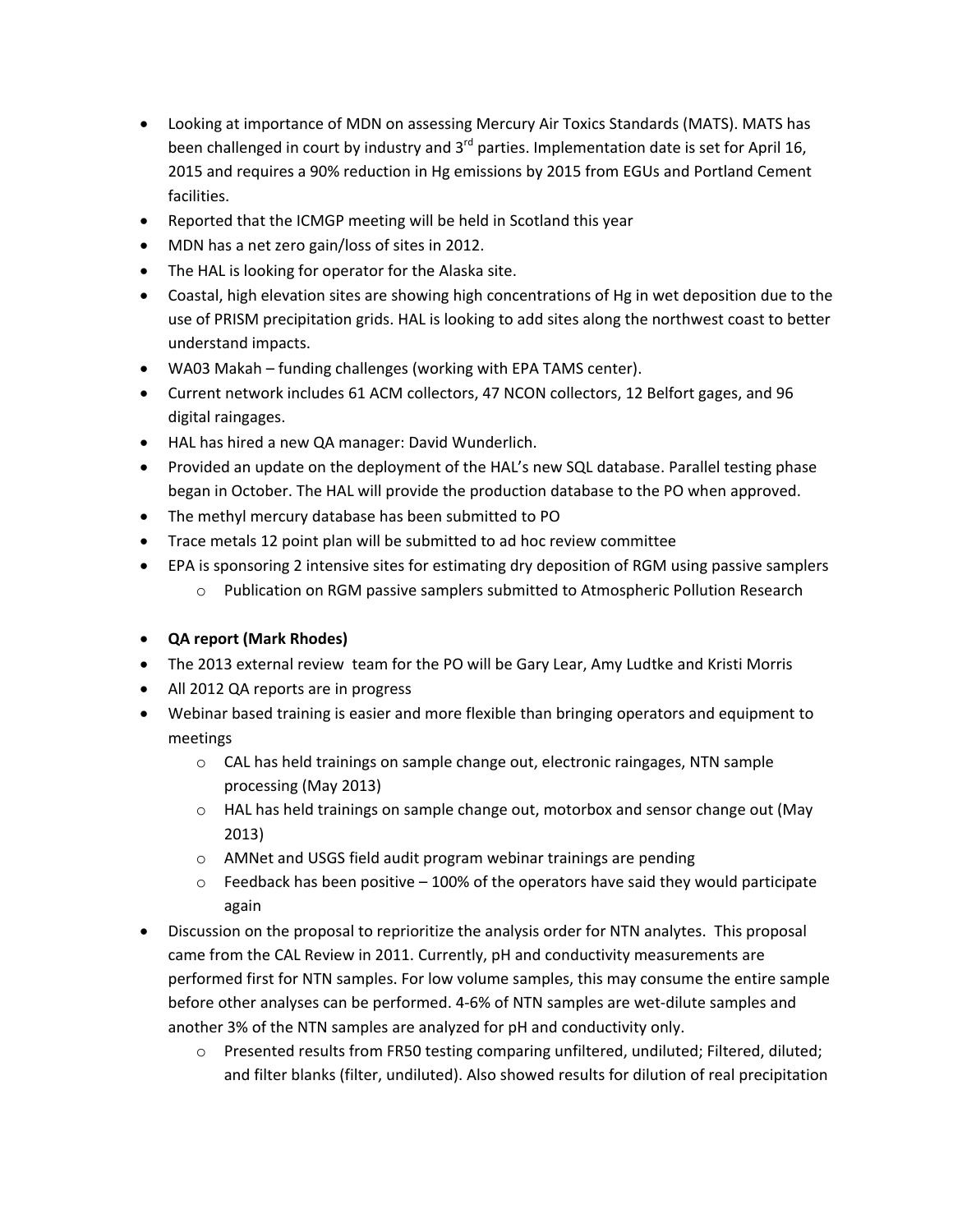samples using dilution factors of 1.5-2.5. Results showed little variation for S and N species. Greater variability for other analytes (e.g.,  $Ca^{2+}$  and  $Mg^{2+}$ )

- o Next step is to test dilutions greater than 2.5x's.
- $\circ$  Bob Larson said DMAS will discuss how to deal with samples where all analytes are not measured, and therefore the ions are not balanced due to partial chemistry or low volume samples.
- o **Motion:** The NTN analysis order should be changed moving pH and conductivity measurements from the start of the analysis sequence to the end of the analysis. The CAL should implement this change as soon as possible. If the change cannot be implemented by fall meeting, a timetable should be presented at fall meeting for implementing the change.
- o **Discussion:** Jason Karlstrom asked what the data users are looking at pH or the chemistry? Users are typically downloading everything. Chris Lehmann said this is a large change to the network operations with a quick deadline. He recommended making the change in January of 2014. Chris Rogers mentioned that this was only affecting 3% of the NTN samples. Tom Butler made the point that even though it's affecting 3% of the samples, that number is not based on sample volume. The change would really only affect ~1% of the sample. Mark Allen stated that we need to have a better understanding of the errors introduced by each analyte and suggested running collocated sites for dilution analysis. Mark Rhodes stated that there is already ~15% difference at collocated sites so it would be difficult to determine real differences.
- $\circ$  This motion was moved into NOS with a recommendation to bring suggestions back to Joint. NOS passed a motion to have Chris Lehmann come to the fall meeting with any concerns that the laboratory may have with revising the analysis order and a recommended schedule for reprioritizing the analysis order.

## **Trace Metals Update (Bob Brunette)**

- Bob stated that the MDN was originally intended to be trace metals network. The HAL has been measuring trace metals unofficially for 14+ years.
- Trace metals network is necessary for understanding atmospheric transport, health and environmental impacts of metals on deposition. There are also new regulatory drivers.
- **Discussion:** Marty Risch asked what would happen to the historic trace metals data? Bob responded that the new data is stored in the HAL's LIMs. Prior to using the LIMs, the data is available but it would be more difficult to access due to the use of different formats, etc. Marty asked if there have been any changes to the procedures over the 14 year period. Bob responded that there have been some variations to the equipment used (NCON verus ACM collectors) but the analysis has always been the same. Greg Wetherbee asked what the next step is and if he, as an advocate of the network, could receive a copy of the 12-point plan. Beth Boyer voiced her concern that the data may become public before they have a chance to review the data and determine what it means. There needs to be a time period set aside for site sponsors to review the data. Chris Lehmann asked Bob if there is a standard suite of measurements included in the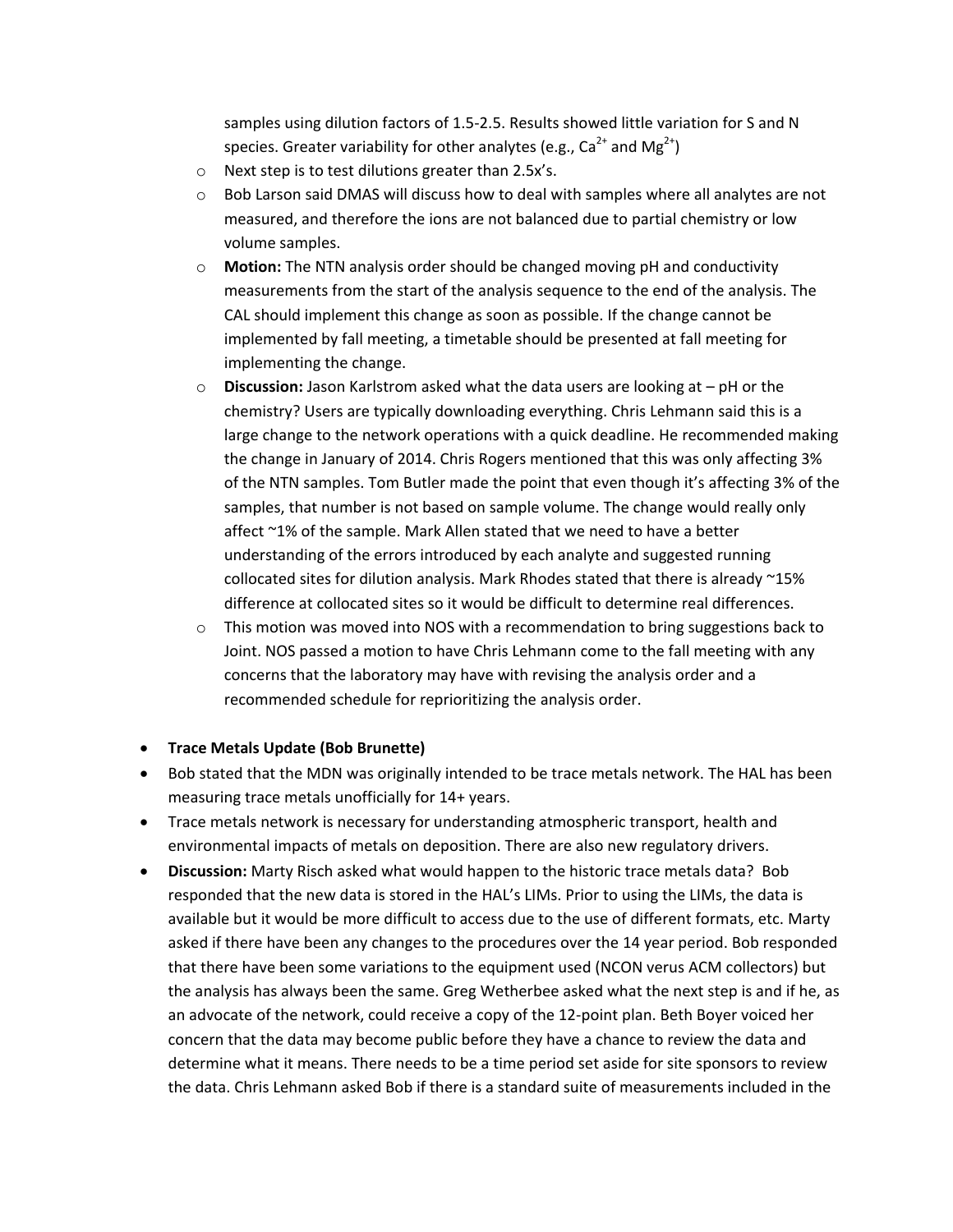trace metals network. Bob responded that the sponsors select which metals their samples are analyzed for depending on their needs – some ask for 17 and others only ask for 9, etc.

- **Webinar Training Update (Jason Karlstrom)**
- Range of 20-55 attendees for trainings held in March and April.
- Still working out issues with the new equipment, webcams, Bluetooth and mics/transmitters. The webinars are not recorded automatically.
- May HAL webinar will be on motorbox and sensor change out and replacement procedures and the CAL webinar will be on NTN sample processing (decanting and shipping).
- David Gay asked if it would it be helpful if the PO purchased a handheld video camera? Jason stated that would be useful because the web camera is difficult to maneuver around.
- Agreed to post all webinars on the NADP website. Training notifications are submitted to site operators and site supervisors.
- Subcommittee chairs listed the agenda items they would be discussing in their afternoon and Wednesday morning meetings.

## April 24, 2013

- Each subcommittee chair gave a report on their meeting highlights.
	- $\circ$  See each subcommittee's minutes for highlights from the individual meetings.
	- o Rich Poyout provided an update on SCUAM (subcommittee on urban atmospheric monitoring). The meeting consisted of  $15 - 20$  participants. Tasks include assembling a database of participants, assembling a database of entities that perform monitoring in urban areas and finally to define a scope - including 'what is urban monitoring'. A goal of SCUAM is to expand existing NADP networks into urban areas and to interact with existing urban networks. Questions that remain unanswered include what is the best way to make the measurements and what is the scale of observations. SCUAM will look into using passive samplers to supplement existing networks and expand to urban areas. Expanding into urban areas is a way to reach out to citizen scientists.
- **Litterfall Initiative Update (Marty Risch)**
- The network is still in the transition phase with 14 sites being supported by several different sponsors. Cost per site/year is \$2,600. The sample preparation and analysis is covered by USGS.
- The network enhances measurements made by AMNet and MDN by providing a more complete Hg deposition budget.
- Protocol is to deploy 8 passive samplers randomly in a forest from August through the end of leaf drop. Every 4 weeks the operator collects the sample and ships it to the USGS lab where it is weighed and freeze dried. The lab then analyzes sample.
- Sites are located in mixed forests. The highest Hg concentrations have been seen in oak/hickory forests. The litterfall data compares well with the MDN data.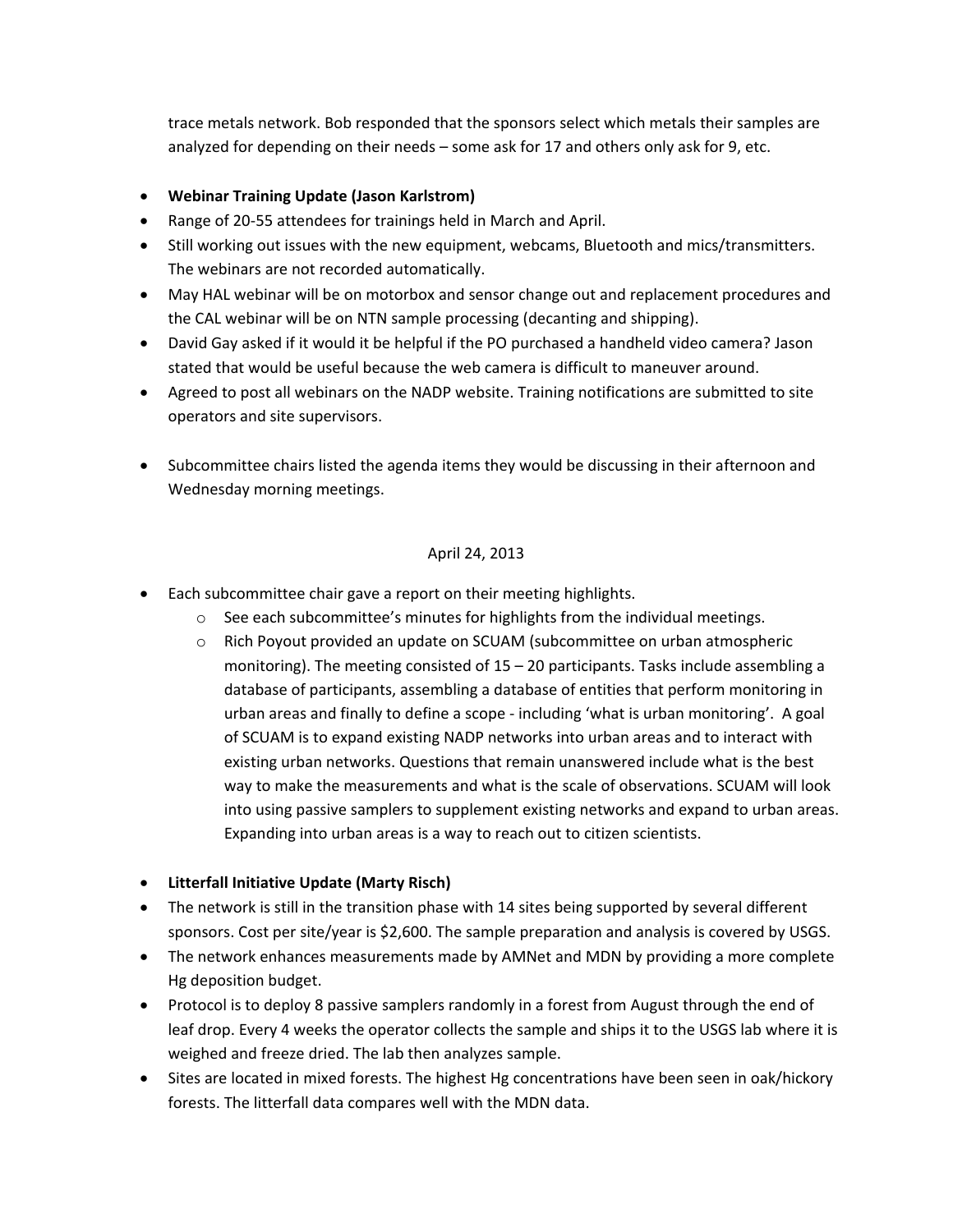- They have seen low variability between the 8 samplers (less than 20% RSD) and all samplers catch some litterfall
- Data is being reported to the PO and site sponsors
- USGS is offering archive samples for future analyses
- Discussion: Tom Butler asked if there are any signs of emission of mercury with the passive samplers. The samplers could also be gaining Hg while the samplers are sitting in the forest for 4 weeks. This hasn't been determined. Additional discussion on whether this network could be a way to collaborate with the agricultural community by looking at Hg uptake of crops. Eric Prestbo asked how much Hg is being reemitted from litterfall and being taken up by new leaves. He stated that this is an opportunity for more research. John Walker stated that this is a gap in our understanding of  $NH<sub>3</sub>$  uptake also.
- **Neon Update (Jeff Taylor)**
- Neon is adopting many of the NADP/NTN methods for their wet deposition sites. They plan to add 55 wet deposition sites for the 30 year study and may add an additional 14 wet deposition sites to their aquatic sites. Sites will have an N-CON dual chimney collector.
- All data, models, algorithms and maps will be publicly available.
- Site selection was based on 20 eco domains and each domain has 3 tower sites. At the tower sites the collector and raingage will be located on the tower (above canopy). Other tower measurements include climatic and precipitation measurements. Profile measurements will be made for gases ( $O_3$  and NOy at 40 sites and  $CO_2$  and H<sub>2</sub>O vapor at all sites).
- NEON and NADP will participate in an intercomparison study beginning 2014. NEON plans to use a 2-week wet deposition sample. Rick Artz asked if they were familiar with the WMO report on 2-week samples and suggesting NEON may be trying to reinvent the wheel. Doug Burns stated that NY uses a weekly sample unless there isn't enough precipitation but they have seen nitrate loss in the samples that have been deployed for more than 1-week.
- Mark Nilles stated that the NADP initiative process can be used to create a sub-network, using NEON protocols and they may gain other sites from interested agencies. David Gay mentioned that the PO offered this option to NEON already.
- Gary Lear asked what the reasoning was behind deploying additional sites instead of joining existing networks. Jeff responded that they want consistent measurements across their sites and consistent long-term measurements. They will be relocating several sites in 9-years and existing networks can submit proposals to have NEON at their site locations.
- **Fall 2013 Annual Meeting and Science Symposium (Chris Rogers)**
- Meeting will be held from Oct  $8 11^{th}$  in Park City, UT
- Session topics will include high elevation, energy development and IMPROVE
- Proposing a field trip on Thursday night instead of Friday due to the scheduling conflict with the Nitrogen Workshop on Friday.
- **Suggested Spring 2014 Meeting Location (Melissa Puchalski)**